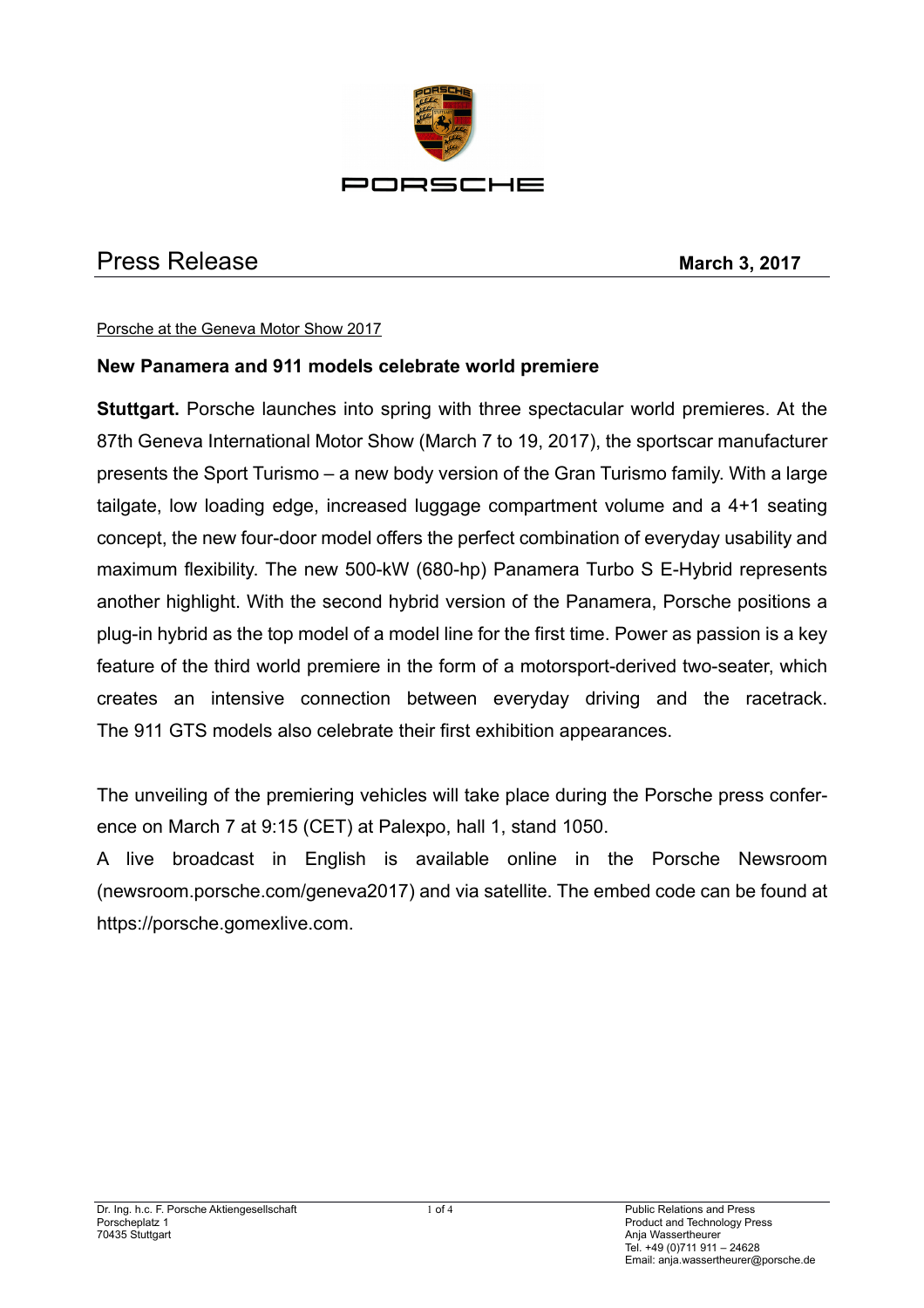# **Satellite details / Technical information for TV media regarding live broadcast**

USA / Canada - live HD Feed

| Date: | March 7, 2017                                    |
|-------|--------------------------------------------------|
| Time: | 03.15 am - 03.30 am ET / 08.15 am - 08.30 am GMT |

Live feed to start at apprx. 3.05am ET / 8.05am GMT

| Satellite:             | Galaxy 17             |
|------------------------|-----------------------|
| Transponder (digital): | 24K, Slot 1-1         |
| Downlink Frequency:    | 12.166,500 MHz        |
| Polarisation:          | Y                     |
| Video Std:             | 1080i/60Hz in NTSC    |
| Audio Channels:        | Channel 1+2: English  |
| Modulation:            | <b>DVB-S2 / 8 PSK</b> |
| Symbol rate:           | 7.2000 Msymb/s        |
| FEC:                   | 3/4                   |
| MPEG:                  | 4:2:0 / MPEG4         |
| Encryption:            | No encryption         |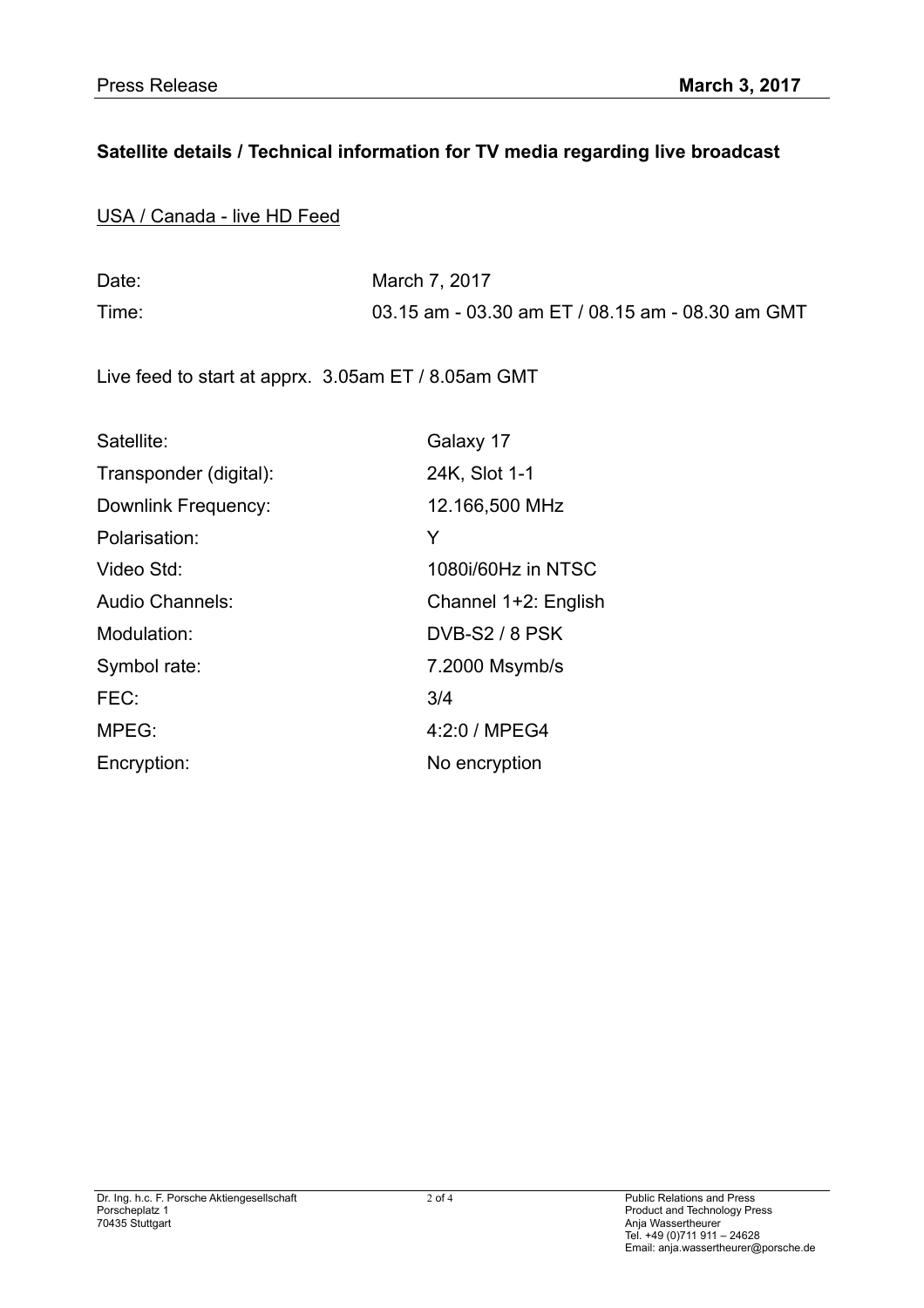## Europe / Middle East - live HD Feed

| Date: | March 7, 2017                                 |
|-------|-----------------------------------------------|
| Time: | 9.15 am - 9.30 am CET / 8.15 am - 8.30 am GMT |

Live feed to start at apprx. 9.05am CET / 8.05am GMT

| Satellite:             | EUT <sub>10</sub> A   |
|------------------------|-----------------------|
| Transponder (digital): | B05, Slot 1-1         |
| Downlink Frequency:    | 11.126,830 MHz        |
| Polarisation:          | X                     |
| Video Std:             | 1080i/50 Hz PAL       |
| <b>Audio Channels:</b> | Channel 1+2: English  |
| Modulation:            | <b>DVB-S2 / 8 PSK</b> |
| Symbol rate:           | 7.2000 Msymb/s        |
| FEC:                   | 3/4                   |
| MPEG:                  | 4:2:0 / MPEG4         |
| Encryption:            | No encryption         |